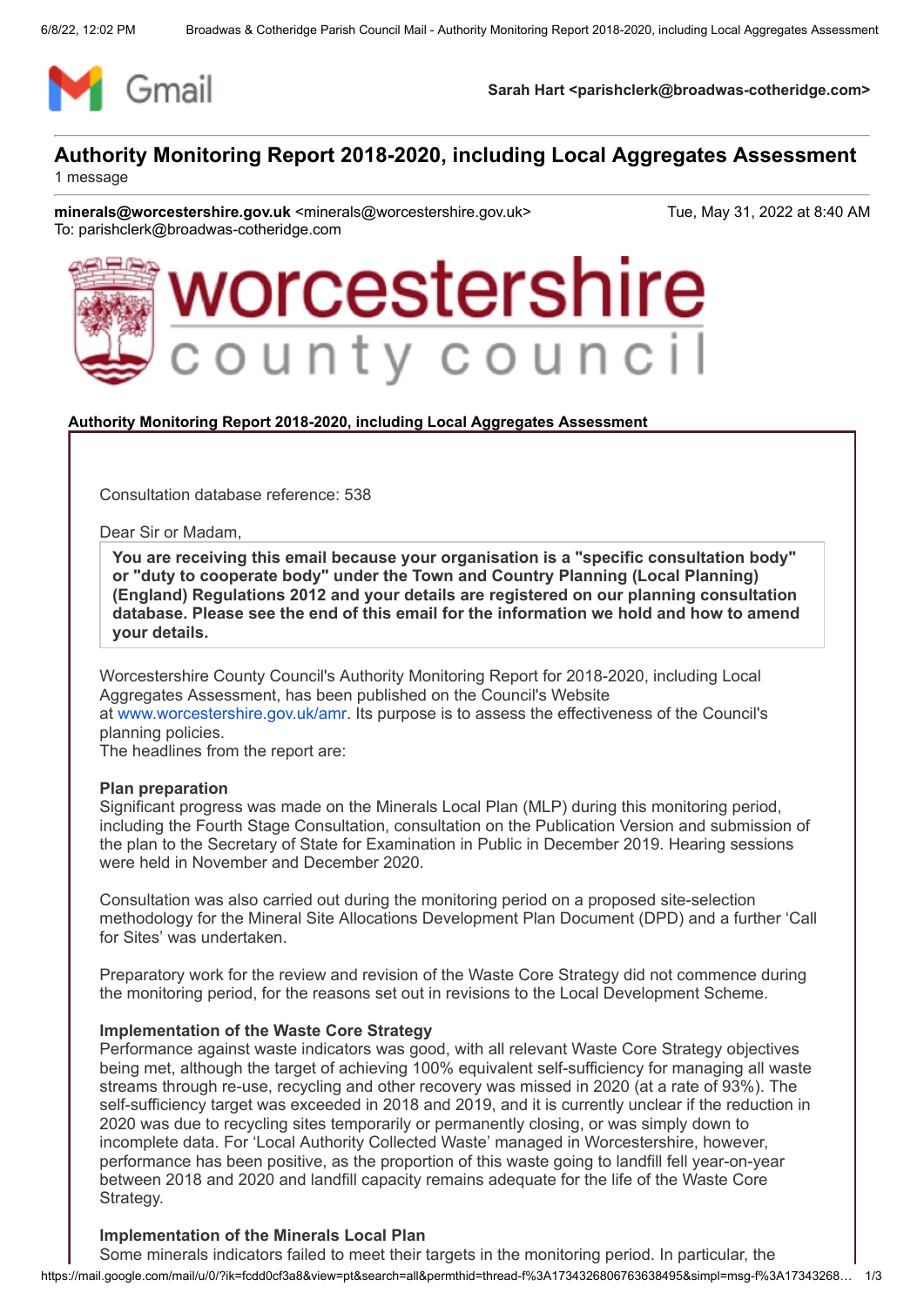6/8/22, 12:02 PM Broadwas & Cotheridge Parish Council Mail - Authority Monitoring Report 2018-2020, including Local Aggregates Assessment

provision of adequate landbanks for aggregate minerals was below target. The new Minerals Local Plan and the emerging Minerals Site Allocations Development Plan Document will help to address this by providing an effective and up-to-date policy framework and site allocations to give the minerals industry greater certainty and confidence to bring sites forward. The new Local Aggregates Assessment will provide more up-to-date and appropriate evidence of aggregate demand and capacity in the county.

# **Statement of Community Involvement (SCI)**

Satisfaction levels with the planning application process/service were on target, with no planning appeals upheld, no planning complaints upheld by the ombudsman, and no planning court decisions against the council.

Within the monitoring period, a 71% satisfaction rate with the planning policy consultation process was recorded, although sample size was limited. This is a slight decrease compared to the previous AMR monitoring period, when an 86% satisfaction rate was recorded.

# **Authority Monitoring Report**

## Substitute, secondary and recycled aggregates

There is a lack of data about the contribution that substitute, secondary and recycled materials and minerals waste make to the supply of aggregate materials in Worcestershire.

## Sand and gravel

Indicators suggest that the there is a significant increase in demand for sand and gravel from Worcestershire. These indicate that the production guideline for primary sand and gravel should be increased above the 10-year sales average. In combination with indicators of demand, consideration was given to Worcestershire's ability to supply sand and gravel to determine the appropriate level of uplift.

The production guideline for sand and gravel therefore deviates from the 10-year sales average by +50%. The annual production guideline for sand and gravel identified by this Local Aggregates Assessment is therefore 0.853 million tonnes per annum.

Based on this production guideline and the stock of permitted reserves of 2.504 million tonnes, Worcestershire had a landbank of 2.94 years at 31st December 2020. This is well below the 7-year landbank required by national policy and indicates that there is currently a shortfall of permitted reserves in the county.

## Crushed rock

Worcestershire has no permitted reserves, no productive capacity and no landbank for crushed rock. The 10-year sales average for crushed rock sales is 0 tonnes and there has been no production of crushed rock in Worcestershire since 2010. However, there is demand for crushed rock to meet needs within Worcestershire which is currently met by material imported from other mineral planning authority areas, and there may also be an increasing need for crushed rock to be supplied from within Worcestershire as reserves are diminished elsewhere. This indicates that the annual production guideline should be increased above the 10-year average.

Although crushed rock resources exist in Worcestershire, and therefore production may be possible, there are very significant limitations on Worcestershire's ability to supply crushed rock, both in the short and longer term. The lack of existing sites with permitted reserves and the lack of any planning applications pending decision means that there is no likelihood of supply from within Worcestershire in the immediate future.

The LAA therefore concludes that the production guideline for crushed rock in Worcestershire is unable to be calculated, but that it is explicitly greater than 0 tonnes.

Yours faithfully. **Marianne Pomeroy Team Leader (Minerals & Waste Planning Policy)** Strategic Planning and Environmental Policy Directorate of Economy and Infrastructure Worcestershire County Council County Hall, Spetchley Road, Worcester, WR5 2NP